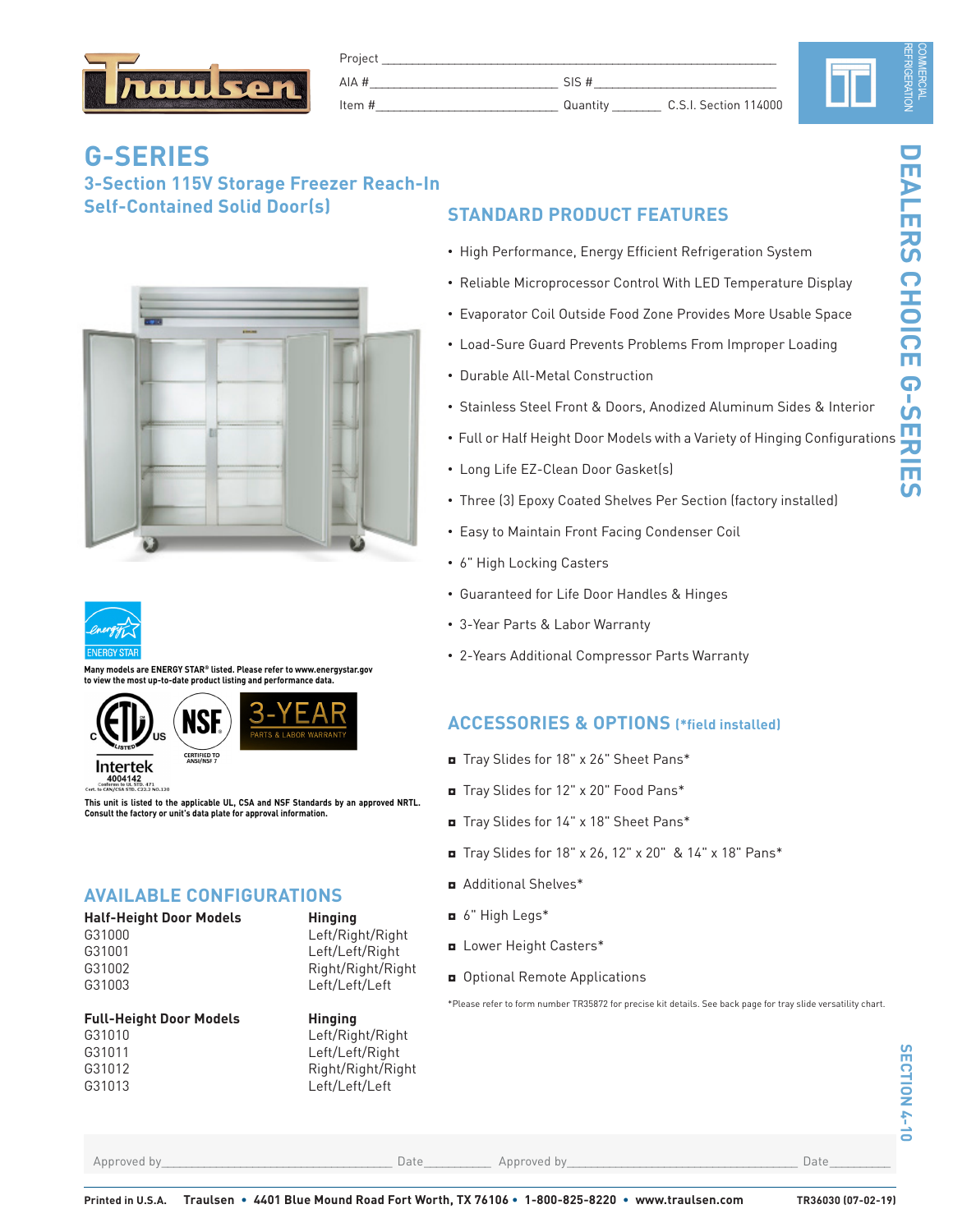

## **MODELS**

**Half Height Door Models: G31000, G31001, G31002, G31003** 



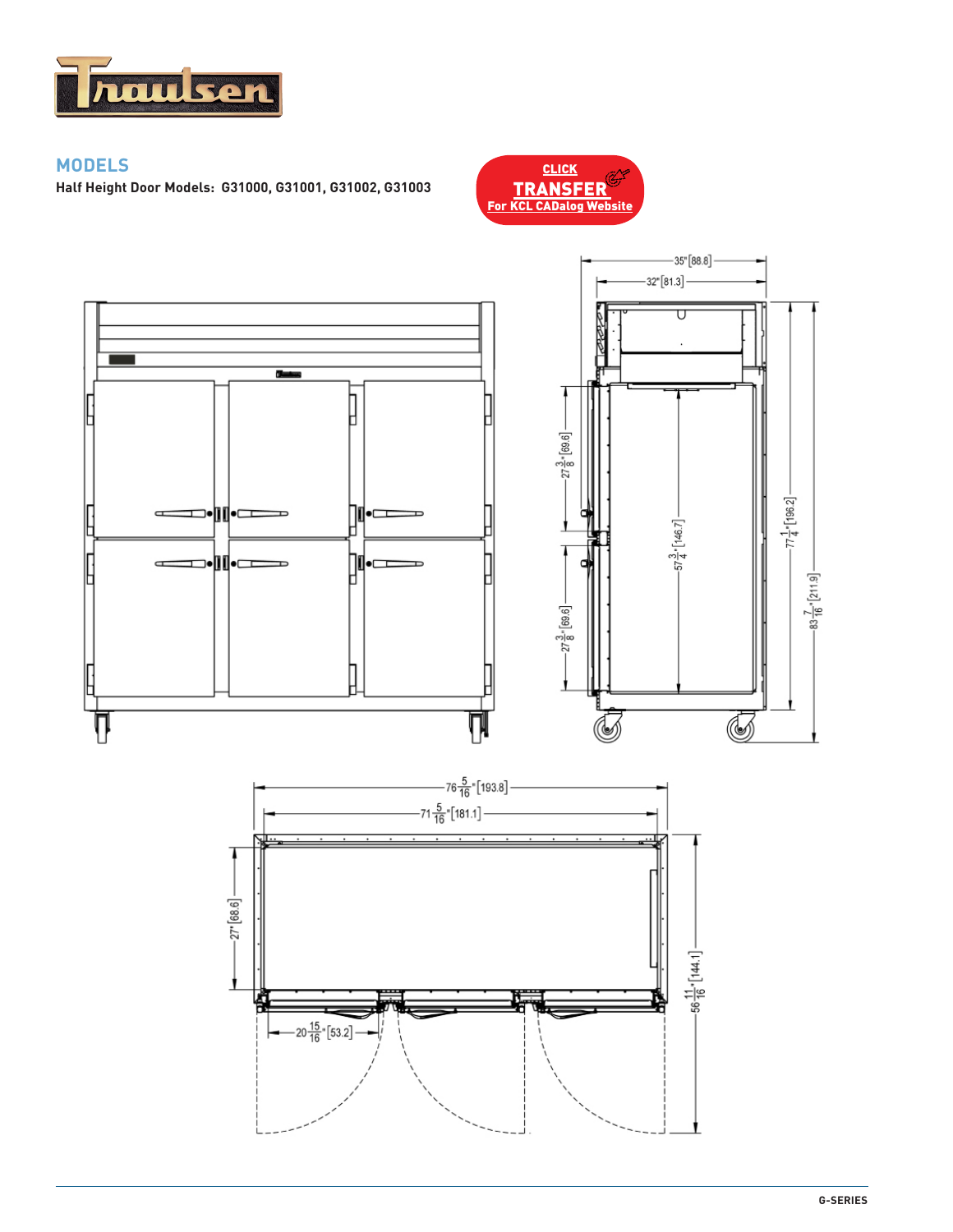# **G-SERIES 3-Section 115V Storage Freezer Reach-In Self-Contained Solid Door(s)**

**CLICK** 

### **MODELS**

**Full Height Door Models: G31010, G31011, G31012, G31013**